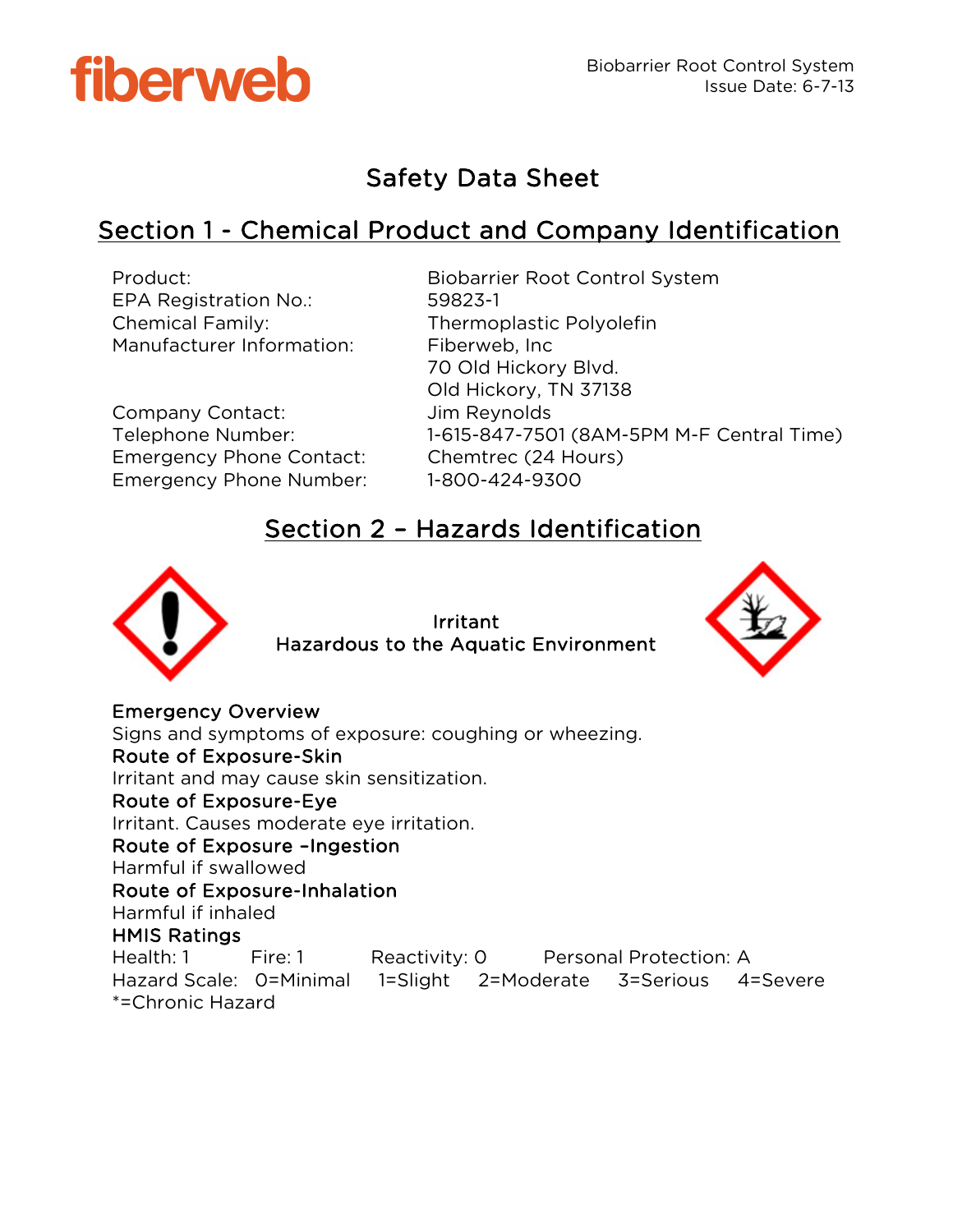# Section 3 – Composition

| CAS#                       | Component      | Percent |
|----------------------------|----------------|---------|
| 9003-07-0                  | Polypropylene* | $>20\%$ |
| 9002-88-4                  | Polyethylene   | $<$ 45% |
| 1582-09-8<br>$\frac{1}{2}$ | Trifluralin    | <20%    |
| 1333-86-4                  | Carbon Black   | < 15%   |

\*Contains Pigment Masterbatch: <1%; UV Stabilizer: <3%

# Section 4 - First Aid Measures

### First Aid-Skin

Take off contaminated clothing. Rinse skin immediately with plenty of water for 15-20 minutes. Call a poison control center or doctor for treatment advice.

### First Aid-Eye

Hold eyes open and rinse slowly and gently with water for 15-20 minutes. Remove contact lenses, if present, after 5 minutes, then continue rinsing eye.

### First Aid-Ingestion

Call a poison control center or doctor immediately for treatment advice. Sip a glass of water if able to swallow. Do not induce vomiting unless told to do so by a poison control center or doctor. Do not give anything by mouth to an unconscious person.

### First Aid-Inhalation

Move person to fresh air. If person is not breathing, call 911 or ambulance, then give artificial respiration, preferably mouth-to-mouth. Call a poison control center or doctor for treatment advice.

### First Aid-Notes to Physician

No health conditions aggravated by exposure are identified. Contact the poison control center if any problem occurs.

# Section 5 - Fire Fighting Measures

Flash Point: Not Applicable Method Used: Not Applicable

Auto Ignition: Not Applicable Flammability Classification: Not Applicable Lower Explosive Limit (%): Not Applicable

Upper Explosive Limit (%): Not Applicable

### General Fire Hazards

Solid material may burn upon extended exposure to open flames.

## Hazardous Combustion Products

Upon decomposition this product may emit carbon dioxide, carbon monoxide and/or low molecular weight hydrocarbons.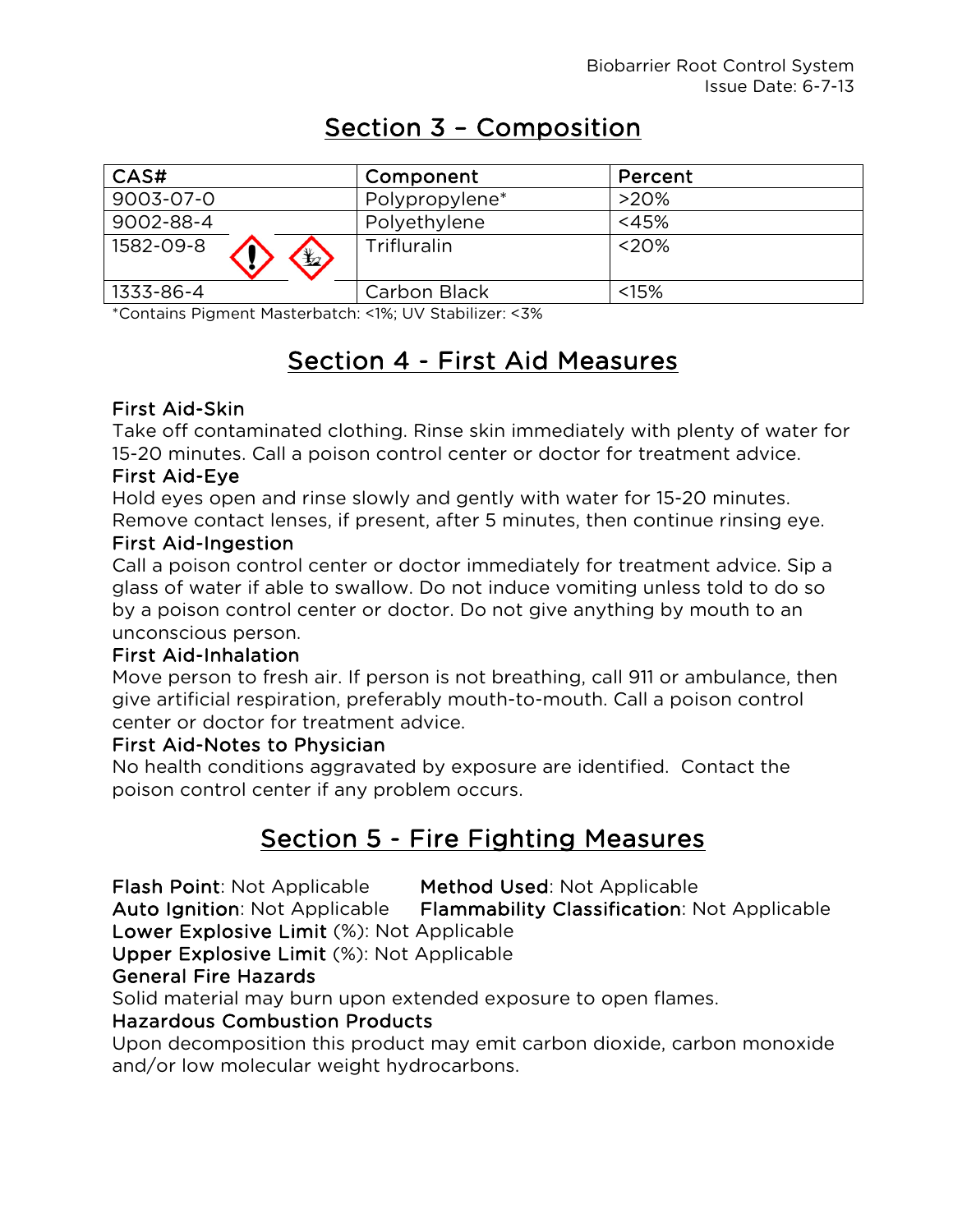### Extinguishing Media

Water spray, foam, carbon dioxide, or dry chemical

### Fire Fighting Equipment/Instructions

As in any fire, wear a self-contained breathing apparatus and full protective gear.

## NFPA Ratings

Health: 1 Fire: 1 Reactivity: 0 Hazard Scale: 0=Minimal 1=Slight 2=Moderate 3=Serious 4=Severe

# Section 6 - Accidental Release Measures

### Containment Procedures

Sweep waste fabric into a pile.

#### Clean -Up Procedures

Sweep waste fabric into a waste container and recycle, incinerate or landfill in conformity with local disposal regulations.

## Evacuation Procedures

Not Applicable

### Special Procedures

None

# Section 7 - Handling and Storage

## Handling Procedures

Avoid exposure to heat, sparks or open flames.

Use care in stacking and storing to avoid damage to product.

### Storage Procedures

Store material away from direct sunlight in a cool (below 60°C), dry warehouse that is equipped with a sprinkler system.

Ensure product is not stacked too high.

To prevent water damage, store product off the floor.

Avoid direct exposure to UV light.

Avoid exposure to corrosive substances.

Limit exposure to petroleum powered engine exhaust.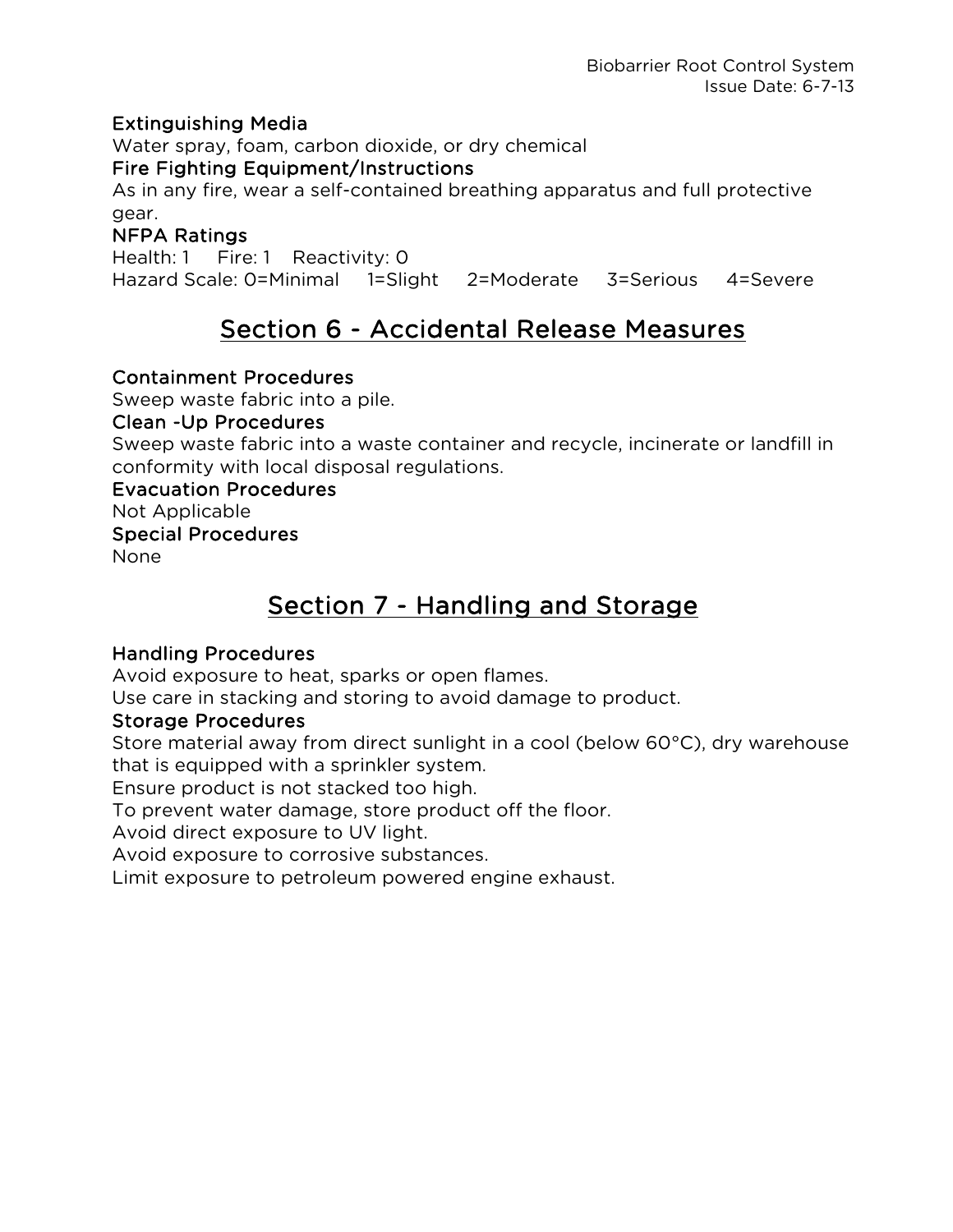# Section 8 - Exposure Controls/Personal Protection

|               | COMPONENT LADOSUI C'ENNICS |                                                         |  |  |
|---------------|----------------------------|---------------------------------------------------------|--|--|
| Component     | CAS#                       | <b>Exposure Limits</b>                                  |  |  |
| Polypropylene | 9003-07-0                  | <b>ACGIH TLV-TWA: None Available</b>                    |  |  |
|               |                            | <b>OSHA PEL: None Available</b>                         |  |  |
| Polyethylene  | 9002-88-4                  | <b>ACGIH TLV-TWA: None Available</b>                    |  |  |
|               |                            | <b>OSHA PEL: None Available</b>                         |  |  |
| Trifluralin   | 1582-09-8                  | <b>ACGIH TLV-TWA: None Available</b>                    |  |  |
|               |                            | <b>OSHA PEL: None Available</b>                         |  |  |
| Carbon Black  | 1333-86-4                  | ACGIH TLV-TWA: 3.5mg/m <sup>3</sup> Total/Nuisance Dust |  |  |
|               |                            | OSHA PEL: 3.5mg/m <sup>3</sup> Total Dust               |  |  |

## Component Exposure Limits

### Engineering Controls

Normal room ventilation is usually adequate.

### Personal Protective Equipment

#### Personal Protective Equipment-Eyes/Face

None usually required

### Personal Protective Equipment-Skin

Wear long sleeved shirt, long pants, shoes, socks and chemical resistant gloves such as or made of any waterproof material.

### Personal Protective Equipment-Respiratory

None usually required

Personal Protective Equipment-General

Follow individual plant safety rules.

# Section 9 - Physical & Chemical Properties

| Appearance:                            |       | <b>Yellow-Green Fabric with Black Nodules</b> |                    |
|----------------------------------------|-------|-----------------------------------------------|--------------------|
| <b>Physical State:</b>                 | Solid | Odor:                                         | Aromatic (Solvent) |
| Vapor Pressure*: 13.7 mPa @ 25°C       |       | PH:                                           | Not Applicable     |
| <b>Boiling Point:</b> Not Applicable   |       | <b>Evaporation Rate:</b>                      | Not Applicable     |
| Solubility (H2O)*: 0.2ppm $@25°C$      |       | <b>Melting Point*:</b>                        | $>48.5^{\circ}$ C  |
| Vapor Density: Not Applicable          |       | <b>Specific Gravity:</b>                      | Not Applicable     |
| Packing Density: Not Applicable        |       | <b>Percent Volatiles:</b>                     | <b>NIL</b>         |
| *Based on Trifluralin (CAS# 1582-09-8) |       |                                               |                    |

# Section 10 - Chemical Stability & Reactivity Information

## Chemical Stability

Under ordinary conditions of use and storage the product is stable.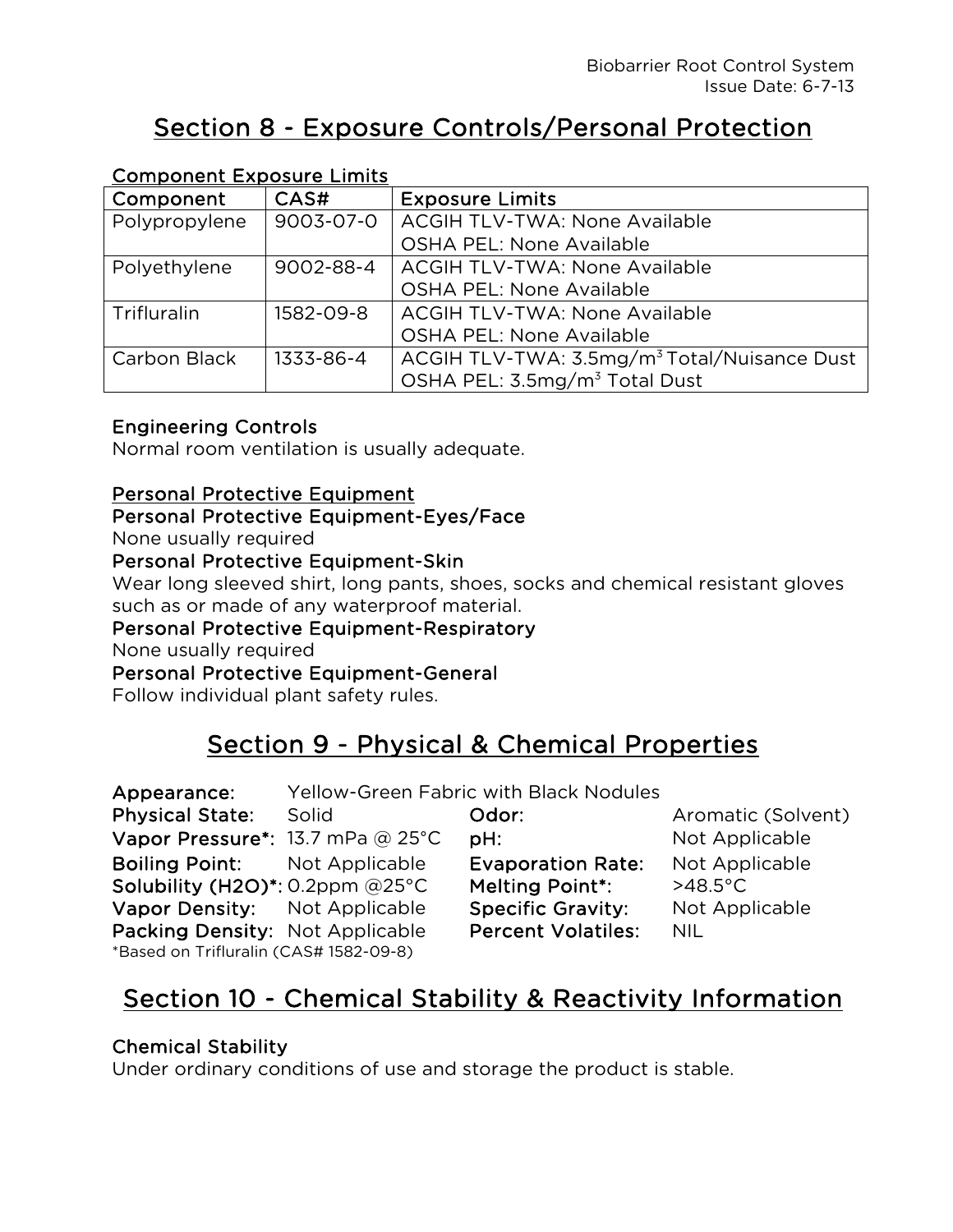### Conditions to Avoid

Combustible when exposed to open flames. Avoid chlorine, fluorine, and other strong oxidizers.

#### Incompatibility

None Known

#### Hazardous Decomposition

Carbon monoxide, carbon dioxide and/or low molecular weight hydrocarbon may be emitted upon decomposition.

#### Hazardous Polymerization

Will not occur

# Section 11 - Toxicological Information

### Acute and Chronic Toxicity

### General Product Information

No additional information.

#### Component Analysis

| Component     | CAS#      | $LD_{50}/LC_{50}$                                                          |  |
|---------------|-----------|----------------------------------------------------------------------------|--|
| Polypropylene | 9003-07-0 | No information available                                                   |  |
| Polyethylene  | 9002-88-4 | No information available                                                   |  |
| Trifluralin   | 1582-09-8 | Rat: LD <sub>50</sub> : Route: Acute Oral Toxicity: >4000 mg/kg            |  |
|               |           | Rabbit: $LD_{50}$ : Route: Acute Dermal Toxicity: >2000                    |  |
|               |           | mg/kg                                                                      |  |
|               |           | Rat: LD <sub>50</sub> : Route: Acute Inhalation Toxicity: LC <sub>50</sub> |  |
|               |           | $(rat):$ >4.65 mg/L (4 hours)                                              |  |
|               |           | Skin Irritation: Mildly irritating (rabbit)                                |  |
|               |           | Eye Irritation: Mildly irritation (rabbit)                                 |  |
|               |           | Sensitization: Mild sensitizer (guinea-pig)                                |  |
| Carbon Black  | 1333-86-4 | No information available                                                   |  |

### Carcinogenicity

#### General Product Information

Carbon black has been evaluated by IARC as possibly carcinogenic to humans (Group 2B). NIOSH recommends that only carbon black with PAH>.1% be suspected carcinogens. The ACGIH classifies carbon black as A4, Not Classifiable as Human Carcinogen.

#### Epidemiology

No information available.

#### Neurotoxicity

No information available.

#### **Mutagenicity**

No information available.

#### Teratogenicity

No information available.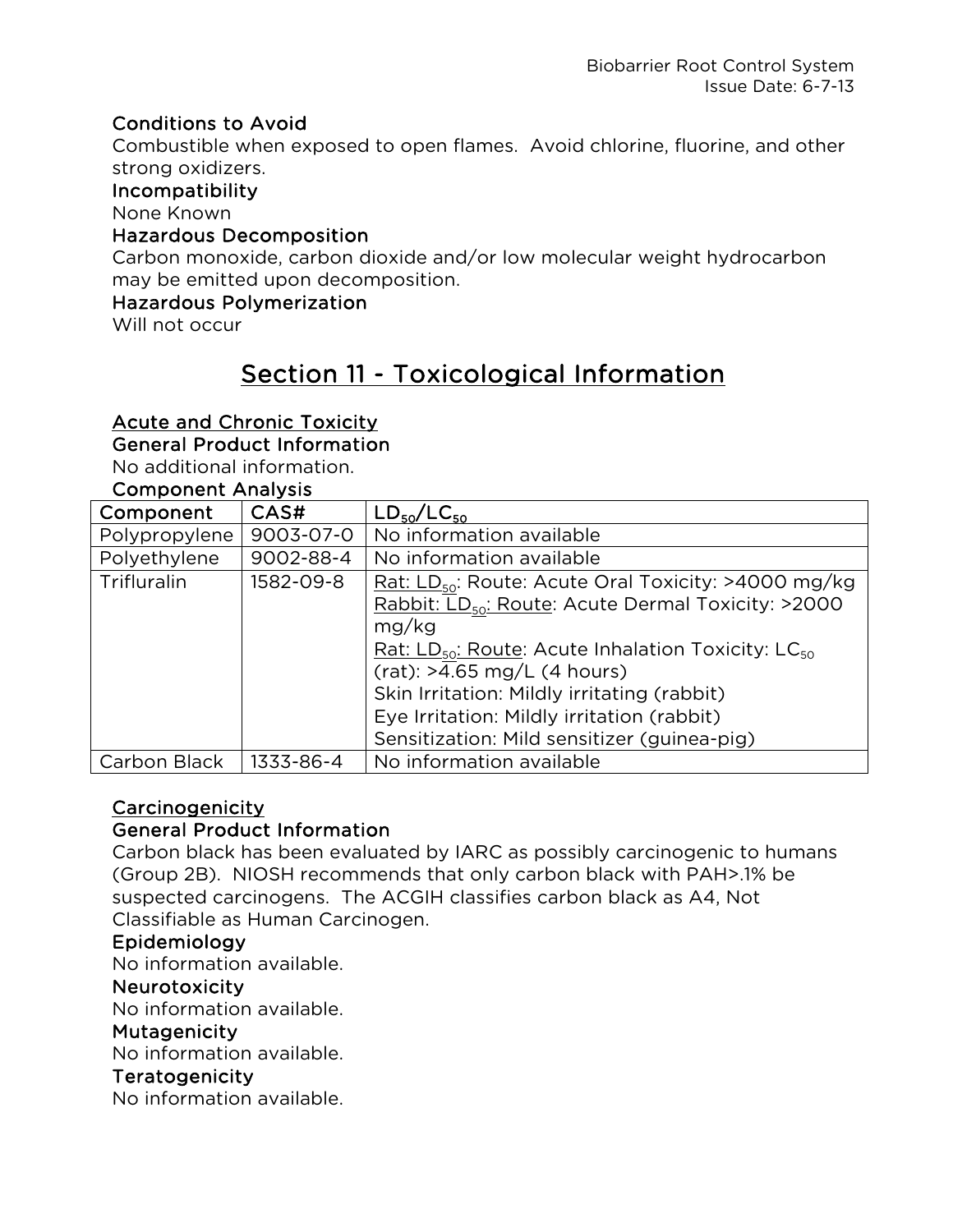### Other Toxicological Information

Specific toxicity testing has not been performed on this product. Hazard evaluation is based on information from similar products, raw material data, and technical literature.

# Section 12 - Ecological Information

### Ecotoxicity

### General product Information

Trifluralin (CAS # 1582-09-8) is very toxic to aquatic organisms, and may cause long-term adverse effects in the aquatic environment.

### Environmental Fate

Trifluralin (CAS # 1582-09-8) has low mobility in soil and can be absorbed in soils with high organic content. Trifluralin (CAS # 1582-09-8) is moderately persistent in soil with a half-life time of approximately 45 days. Degradation is primarily via microorganisms.

## Section 13 - Disposal Considerations

### US EPA Waste Number & Descriptions

General Product Information

None identified.

### Component Waste Numbers

No EPA Waste Numbers are applicable for this product's components Disposal Instructions

Trifluralin (CAS # 1582-09-8) should be disposed of in a pesticide approved landfill or in a chemical incinerator equipped with scrubbers, in accordance with federal, state and local requirements. Processing, use or contamination of this product may change the waste management options.

# Section 14 - Transportation Information

## Transportation Regulations

Product is not regulated for transportation.

# Section 15 - Regulatory Information

## US Federal Regulations

### General Product Information

No additional information.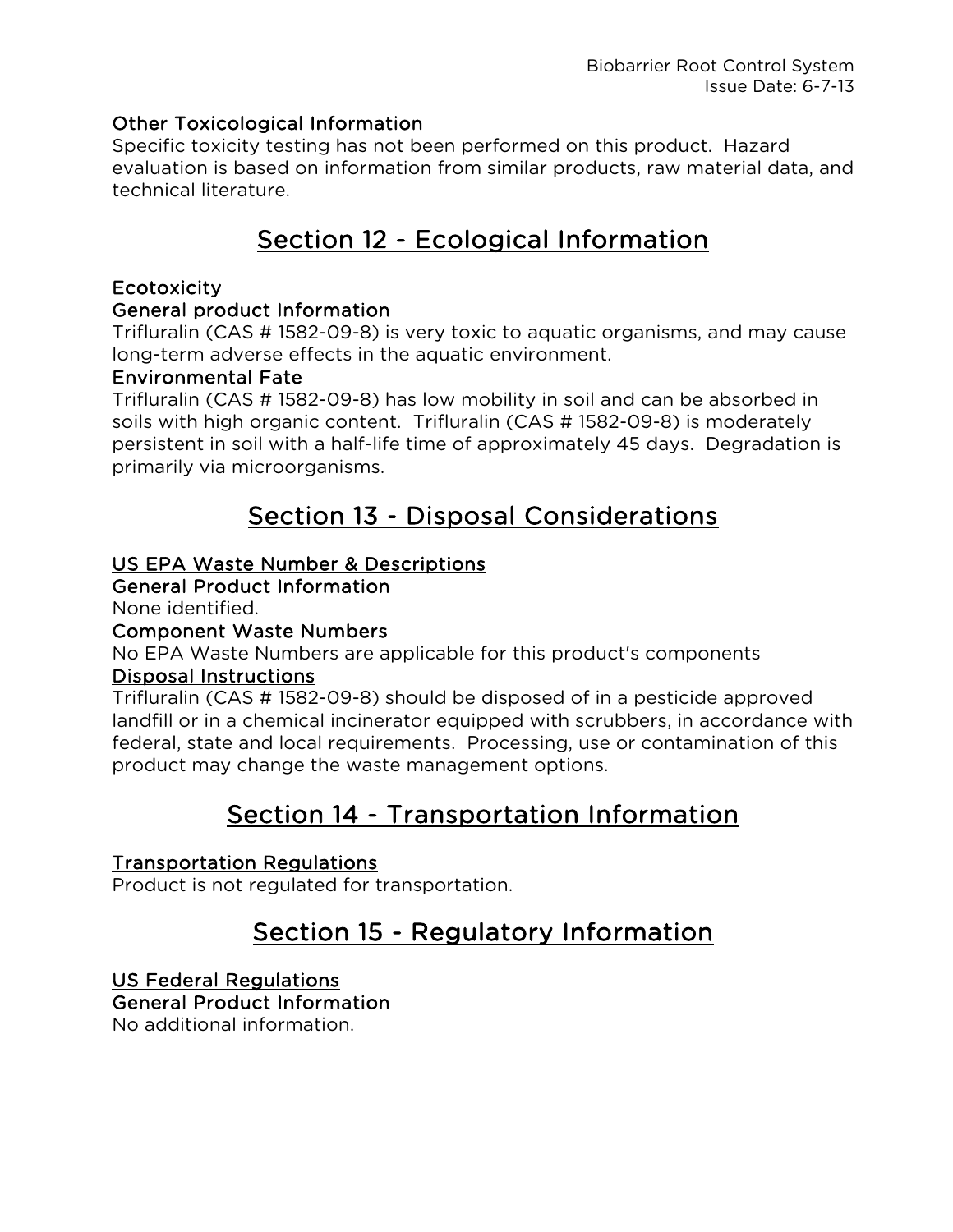### Component Analysis-Federal

| Component     | CAS#      | <b>SARA 302</b><br>(40CFR355 APPX A) | <b>SARA 313</b><br>(40CFR372.65) | <b>CERCLA</b><br>(40CFR302.4) |
|---------------|-----------|--------------------------------------|----------------------------------|-------------------------------|
| Polypropylene | 9003-07-0 | No                                   | No                               | No                            |
| Polyethylene  | 9002-88-4 | No                                   | No                               | <b>No</b>                     |
| Trifluralin   | 1582-09-8 | No                                   | Yes                              | Yes                           |
| Carbon Black  | 1333-86-4 | No                                   | <b>No</b>                        | No                            |

UK= Unknown

### State Regulations

#### General Product Information

Other state regulations may apply. Check individual state requirements. Component Analysis-State

The following components appear on one or more of the following state hazardous substances list:

| Component     | CAS#      | CA Prop 65 | FL  | MA        | <b>MN</b> | NJ        | <b>PA</b> |
|---------------|-----------|------------|-----|-----------|-----------|-----------|-----------|
| Polypropylene | 9003-07-0 | Yes*       | No  | <b>No</b> | <b>No</b> | <b>No</b> | <b>No</b> |
| Polyethylene  | 9002-88-4 | <b>No</b>  | No  | <b>No</b> | <b>No</b> | <b>No</b> | <b>No</b> |
| Trifluralin   | 1582-09-8 | No         | Yes | Yes       | <b>No</b> | Yes       | Yes       |
| Carbon Black  | 1333-86-4 | Yes*       | No  | Yes       | Yes       | Yes       | Yes       |

\*Based on Carbon Black (CAS # 1333-86-4) airborne, unbound particles of respirable size. However, the Carbon Black (CAS # 1333-86-4) used in this product is not expected to have airborne, unbound respirable particles. UK= Unknown

### Component Analysis-WHMIS IDL

The following components are knowingly identified under the Canadian Hazardous Products Act Ingredient Disclosure List.

| Component    | CAS#      | <b>Minimum Concentration</b> |
|--------------|-----------|------------------------------|
| Carbon Black | 1333-86-4 | 1%                           |

## Additional Regulatory Information

#### Component Analysis-Inventory

| Component     | CAS#      | <b>TSCA</b> | DSL/NDSL | <b>EINECS</b> |
|---------------|-----------|-------------|----------|---------------|
| Polypropylene | 9003-07-0 | Yes         | Yes      | Yes (6-402)   |
| Polyethylene  | 9002-88-4 | Yes         | Yes      | Yes           |
| Trifluralin   | 1582-09-8 | Yes         | Yes      | Yes           |
| Carbon Black  | 1333-86-4 | Yes         | Yes      | Yes           |

# Section 16 - Other Information

#### Other Information

Material for this SDS was taken from SDSs for raw materials.